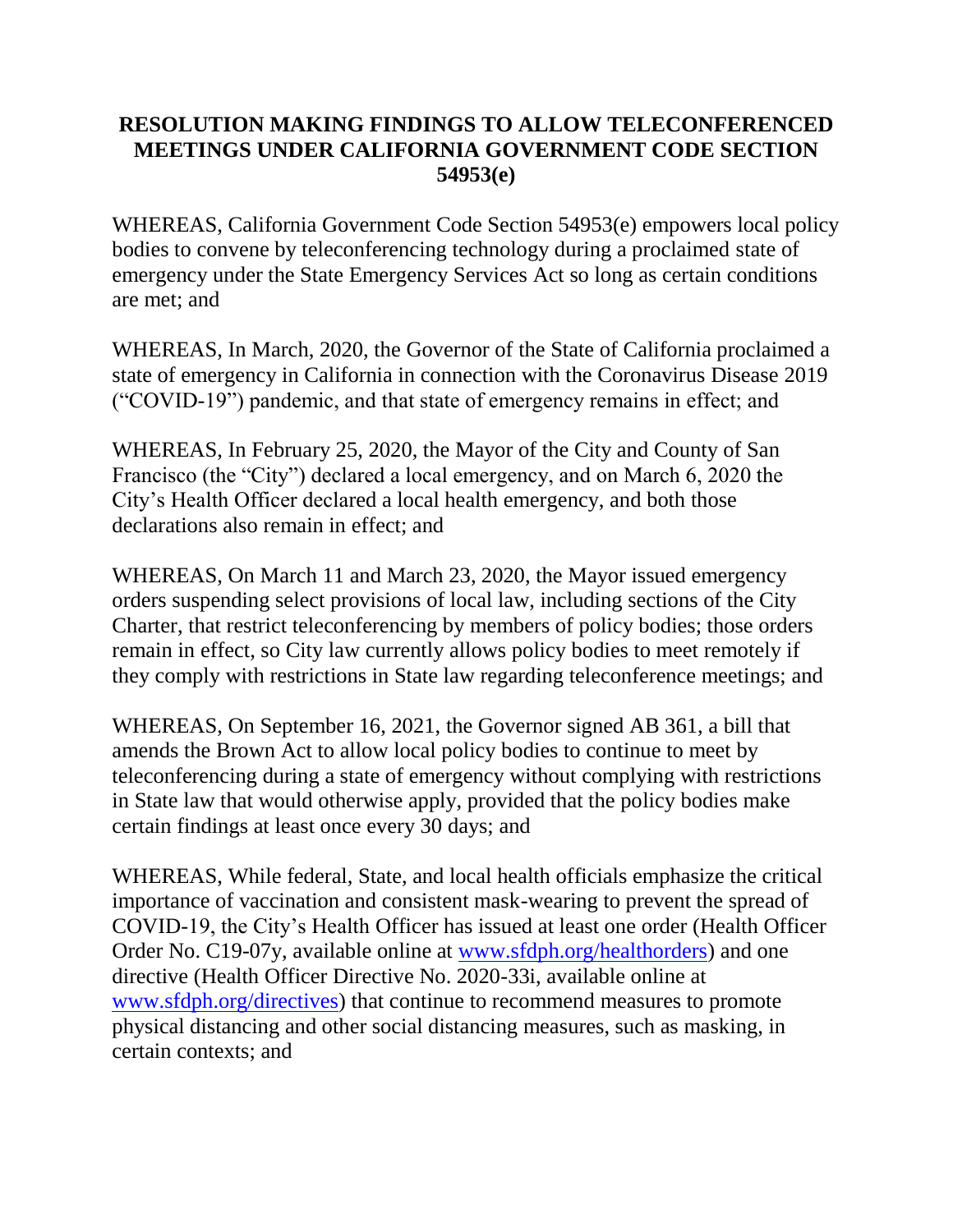WHEREAS, The California Department of Industrial Relations Division of Occupational Safety and Health ("Cal/OSHA") has promulgated Section 3205 of Title 8 of the California Code of Regulations, which requires most employers in California, including in the City, to train and instruct employees about measures that can decrease the spread of COVID-19, including physical distancing and other social distancing measures; and

WHEREAS, Without limiting any requirements under applicable federal, state, or local pandemic-related rules, orders, or directives, the City's Department of Public Health, in coordination with the City's Health Officer, has advised that for group gatherings indoors, such as meetings of boards and commissions, people can increase safety and greatly reduce risks to the health and safety of attendees from COVID-19 by maximizing ventilation, wearing well-fitting masks (as required by Health Officer Order No. C19-07), using physical distancing where the vaccination status of attendees is not known, and considering holding the meeting remotely if feasible, especially for long meetings, with any attendees with unknown vaccination status and where ventilation may not be optimal; and

WHEREAS, On July 31, 2020, the Mayor issued an emergency order that, with limited exceptions, prohibited policy bodies other than the Board of Supervisors and its committees from meeting in person under any circumstances, so as to ensure the safety of policy body members, City staff, and the public; and

WHEREAS, the San Francisco Elections Commission "SFEC" has met remotely during the COVID-19 pandemic and can continue to do so in a manner that allows public participation and transparency while minimizing health risks to members, staff, and the public that would be present with in-person meetings while this emergency continues; now, therefore, be it

RESOLVED, That SFEC finds as follows:

- 1. As described above, the State of California and the City remain in a state of emergency due to the COVID-19 pandemic. At this meeting, SFEC has considered the circumstances of the state of emergency.
- 2. As described above, State and City officials continue to recommend measures to promote physical distancing and other social distancing measures, in some settings.